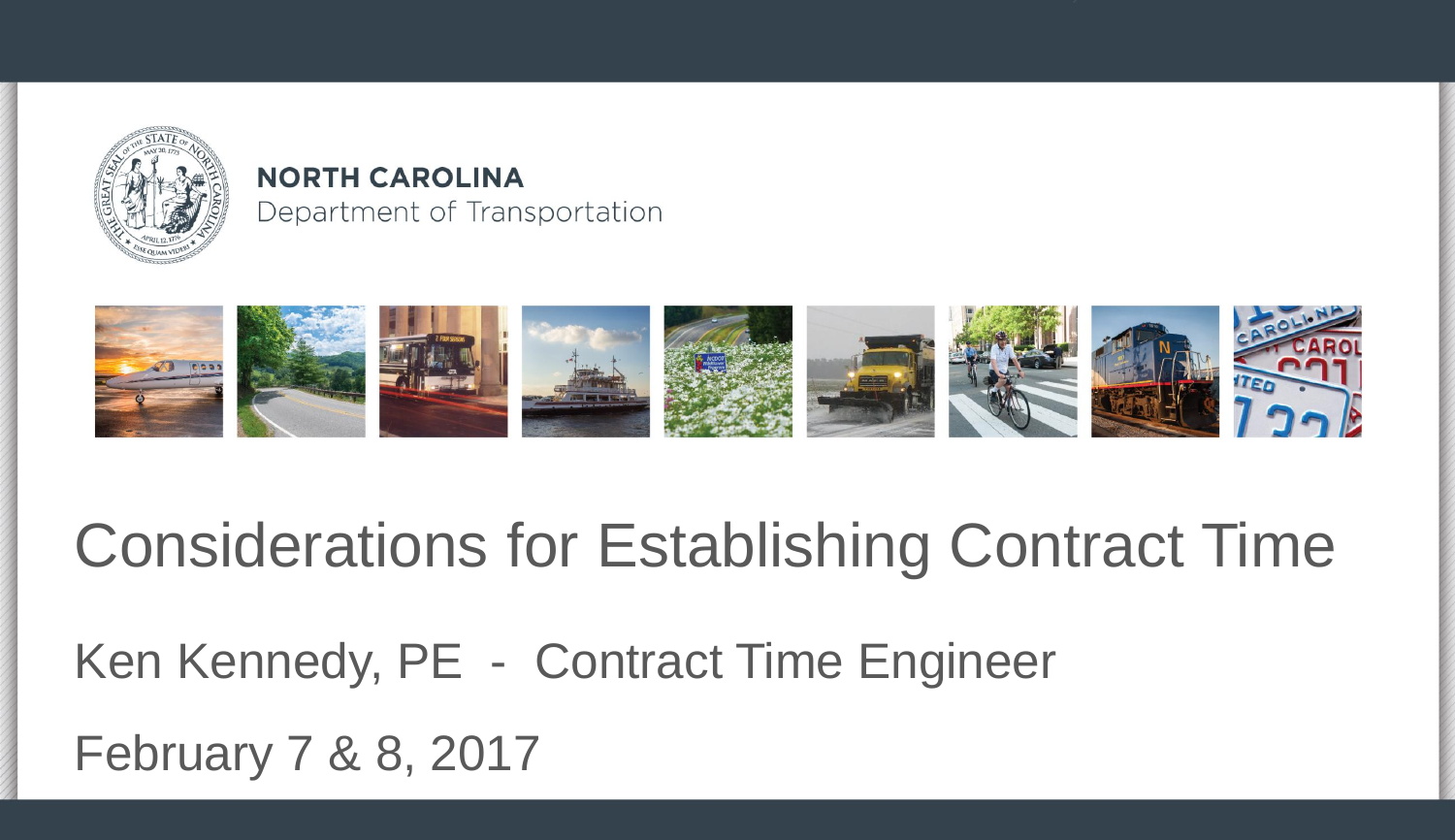#### Topic Outline

- Typical Project Requirements
- Strategic Letting
- Seasonal / Temperature Restrictions
- Traffic Restrictions



• 3<sup>rd</sup> Party Considerations / Interests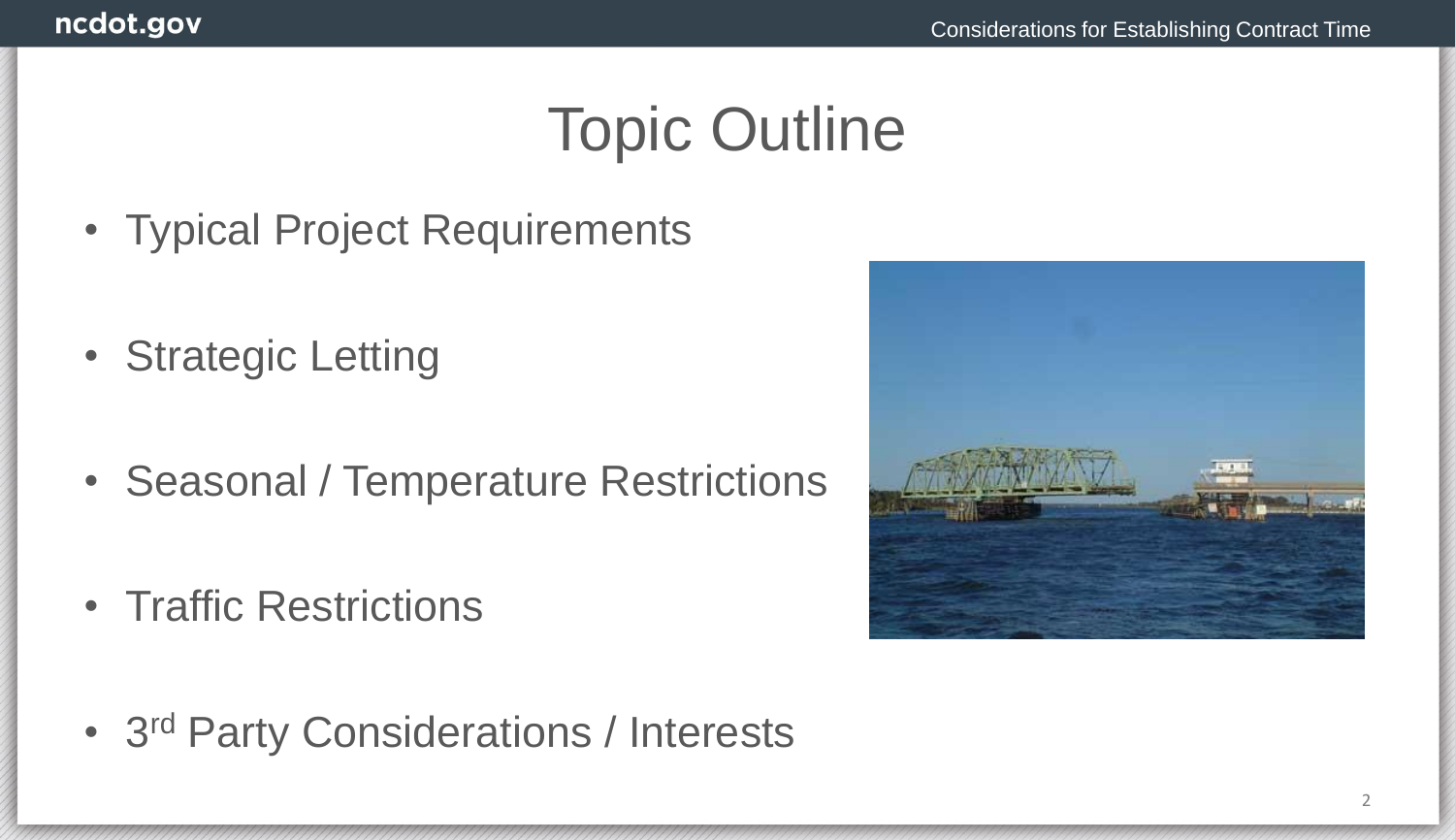# Typical Project Requirements

- Guidelines use the following rates for Resurfacing & Surfacing projects:
- Base Course (Widening or Leveling) 100 to 400 Tons/Day
- 
- 
- 

Intermediate Course 600 to 1,000 Tons/Day • Surface Course 600 to 1,000 Tons/Day • AST 5,000 to 10,000 SY/Day

• Factors to consider when selecting an appropriate rate include, but are not limited to, plant location, type of roadway/facility, length of project, lane closure restrictions, asphalt mix's temperature requirements, milling requirements, and/or other projects located in the area.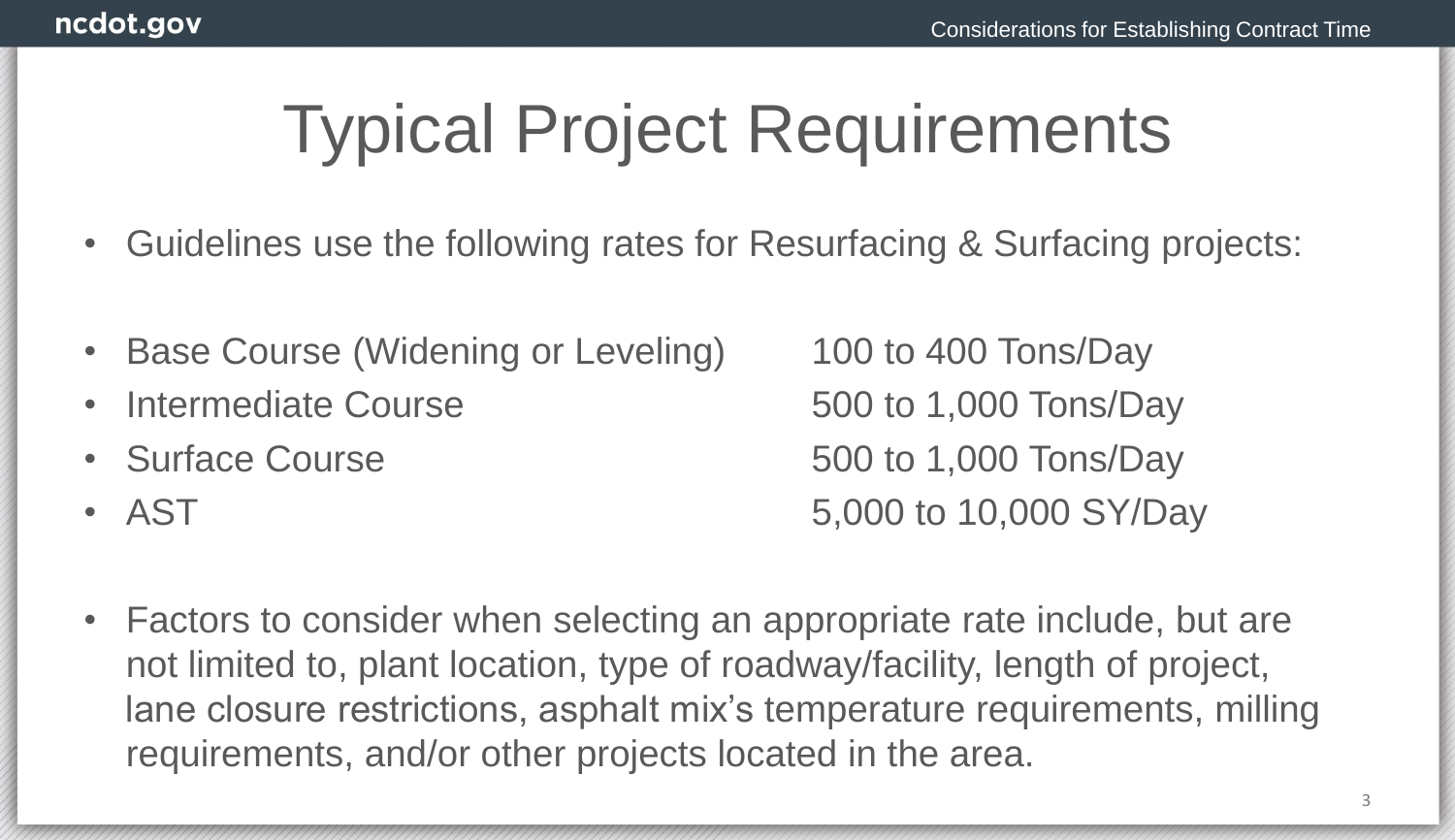# Typical Project Requirements

- Typically use sixteen (16) Working Days per Month.
- The Number of Working Days per Month may be accelerated for a variety of reasons, including but not limited to, a high Road User Cost, Project Commitments to schools, other neighboring projects, and/or a requested Completion Date.
- A project's schedule should not be accelerated more than twenty (20) Working Days per Month.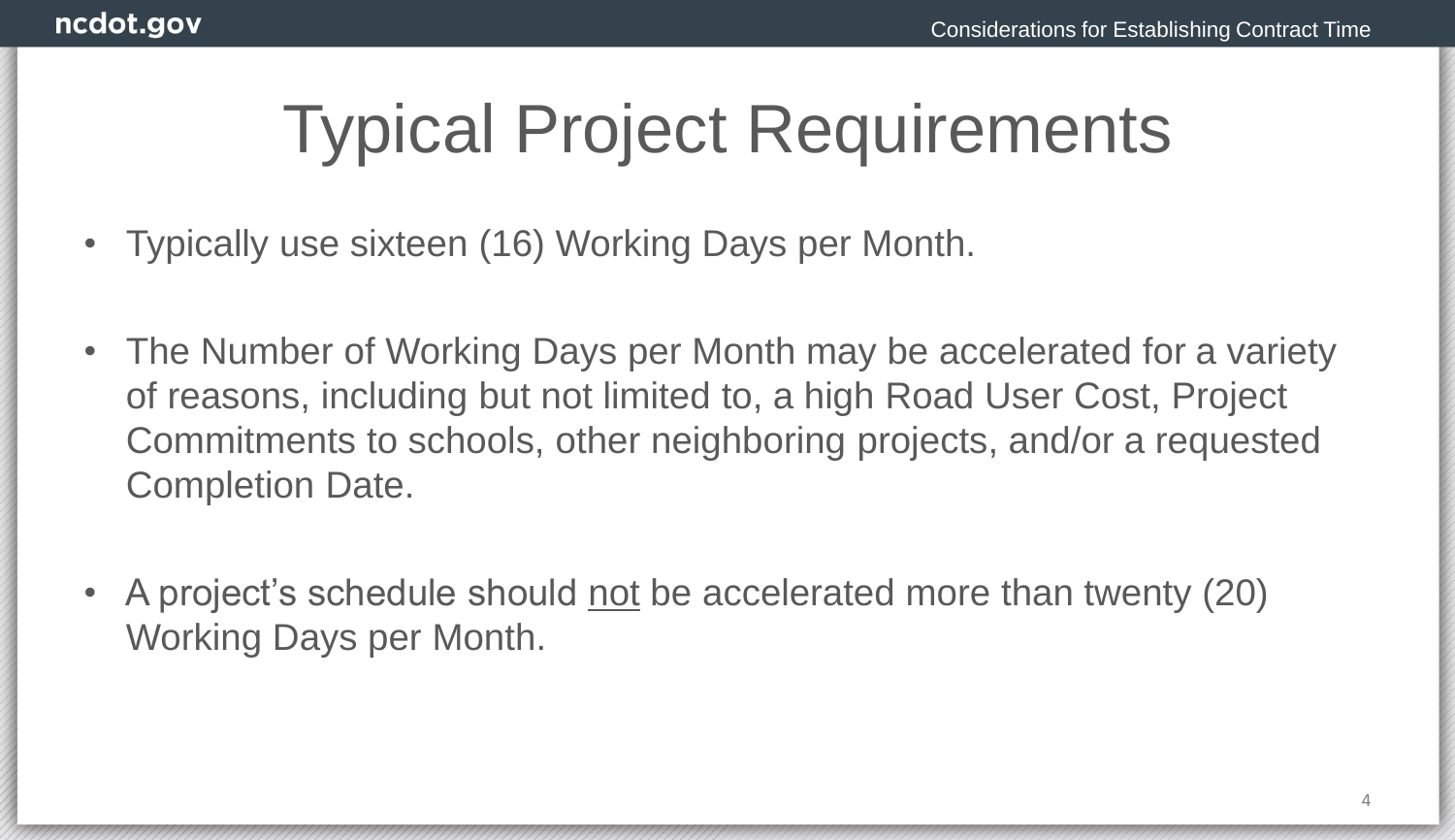

- Strategic Letting is purposely letting one or more projects during a specific time of year.
- Advantages include, but are not limited to, avoiding a special event or holiday, preventing a Division (or an area) from being saturated with construction, balance the letting over the course of a fiscal year for bidding purposes, to allow Contractors the opportunity to bid on more projects, completion of route(s) in preparation of special events or other projects.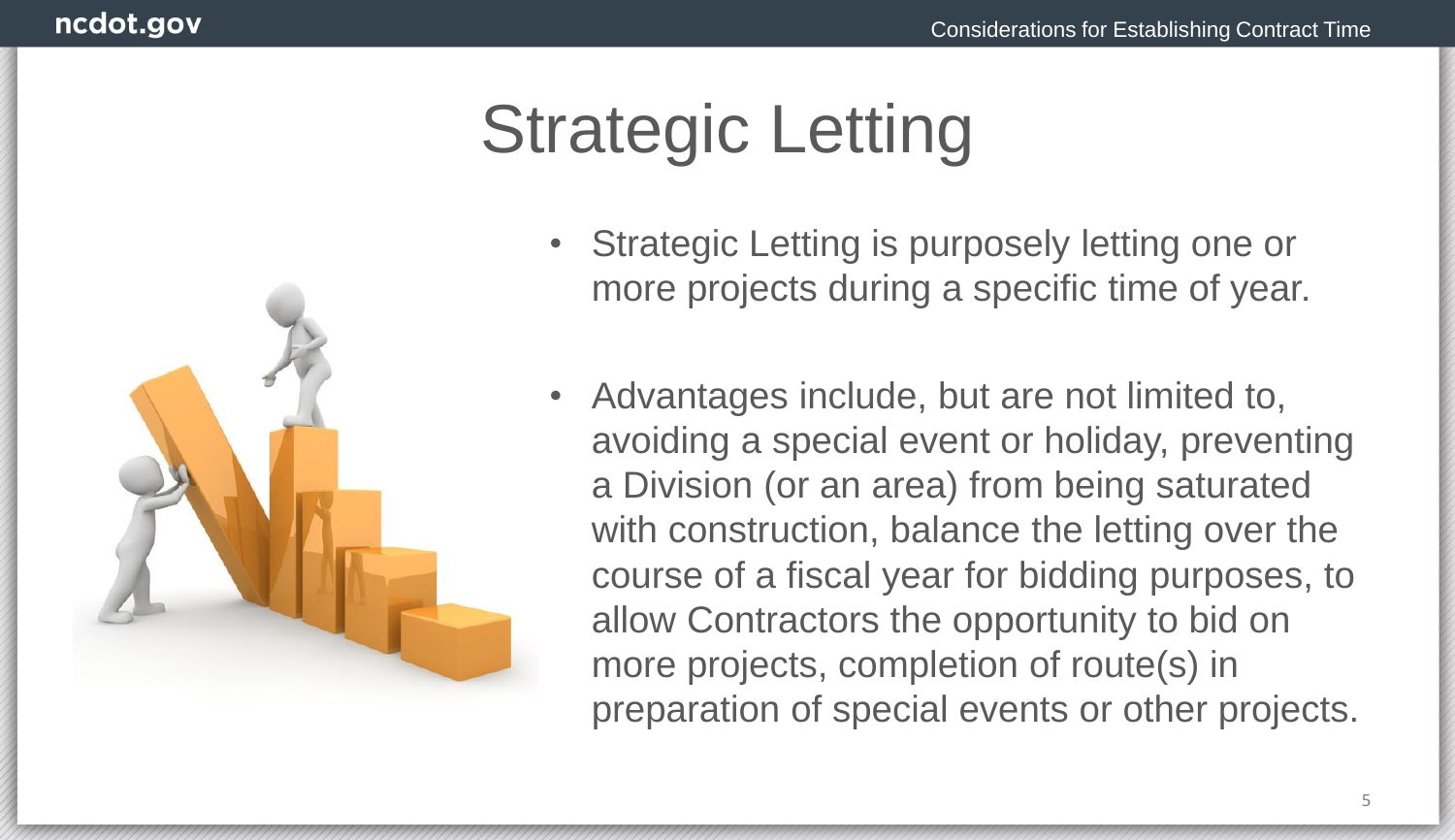

- Typical resurfacing projects should be completed in a single Construction Season.
- Earliest Date of Availability for a Raleigh-Let project is typically forty-one (41) calendar days after the Letting. DOA may be accelerated depending on a project's need for bonds, good-faith effort, emergency status, etc.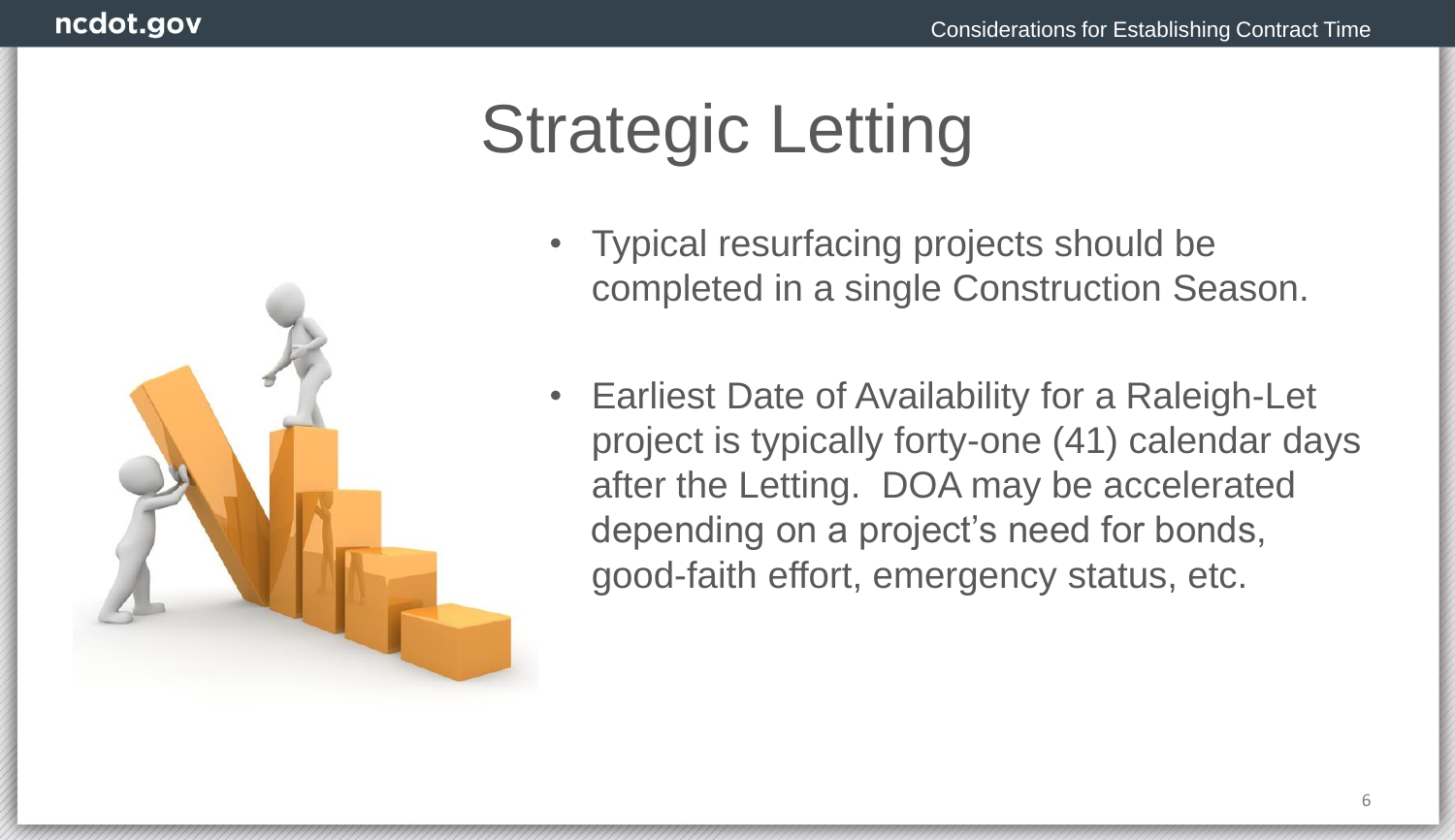

- Example: Bladen County (Division 6) has allocated funds for three (3) Resurfacing Packages to be completed during a single Construction Season. Each package is estimated at \$1.5 million; each includes similar number of maps with the same amount & type of work, and each should take approx. three (3) months to complete.
- Why should all of the packages not be in the same February Letting (earliest DOA would be the beginning of April)?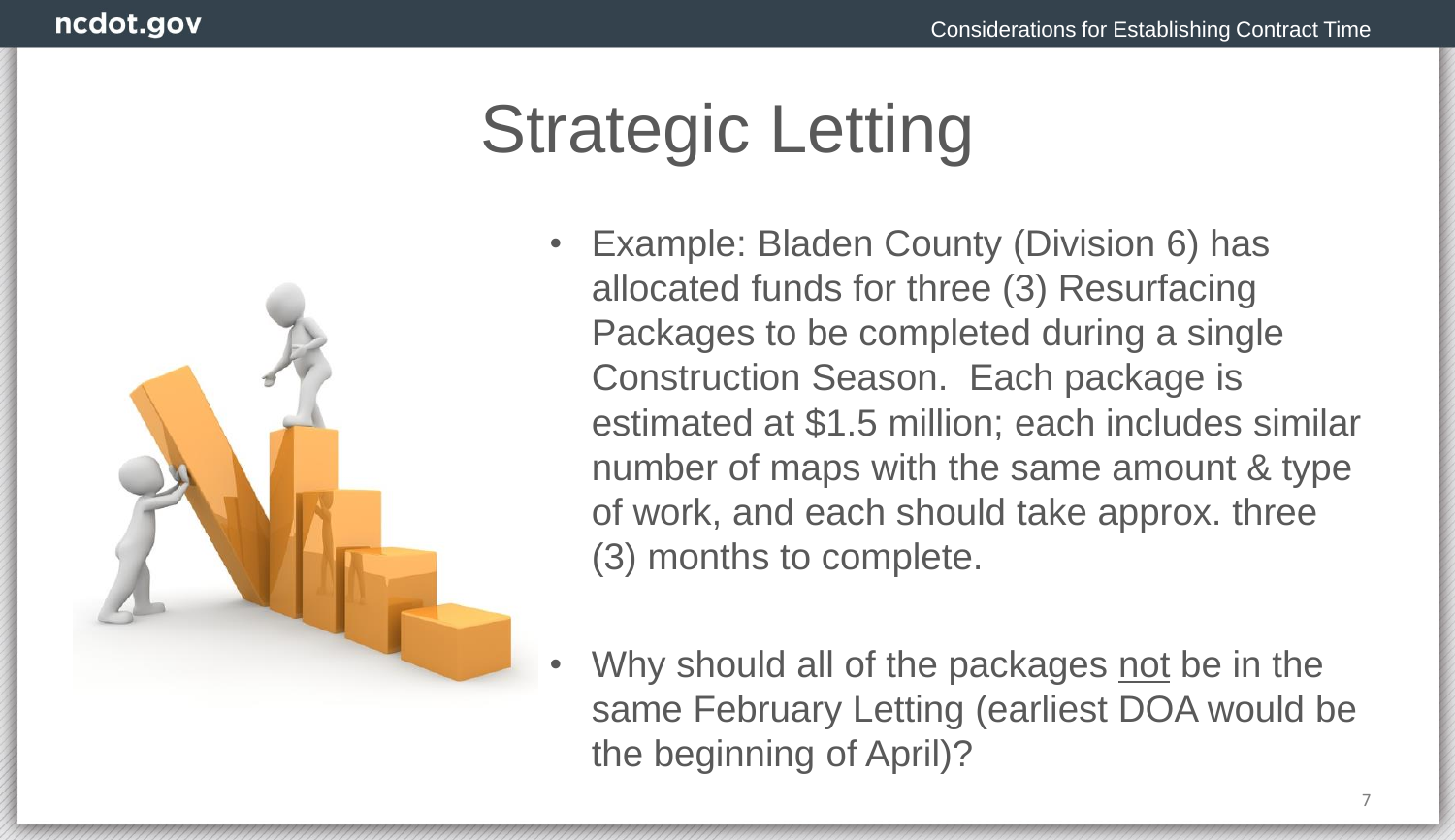

- Factors: Per the NCDOT-GIS, there are no asphalt plants located in Bladen County (data from 2013). However, there are plants in neighboring counties. So if each package was let at the same time, then materials & hauling cost would increase.
- What happens if you bid on and win all of the packages? Will your forces be stretched too thin? Will you meet your Completion Date for each package?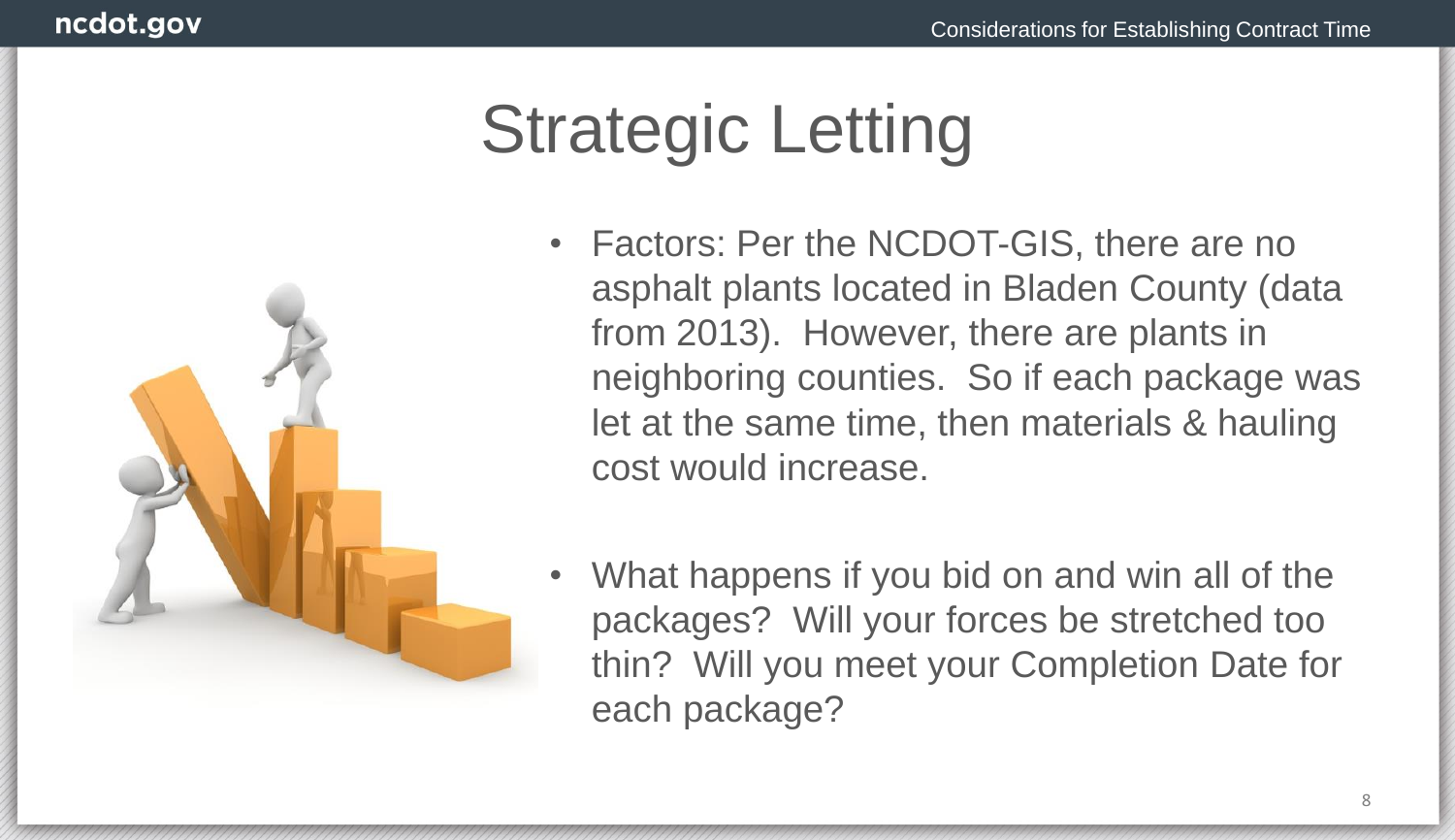

- What if you bid on only a single package and do not win it? Will your equipment become idle?
- So by using Strategic Letting, the Department may place one package in February, another in April and the last in June. Every Contractor will have a chance to bid on each package. The February package should be complete before the June package's DOA (in late July), and the June package should be completed by the end of the construction season.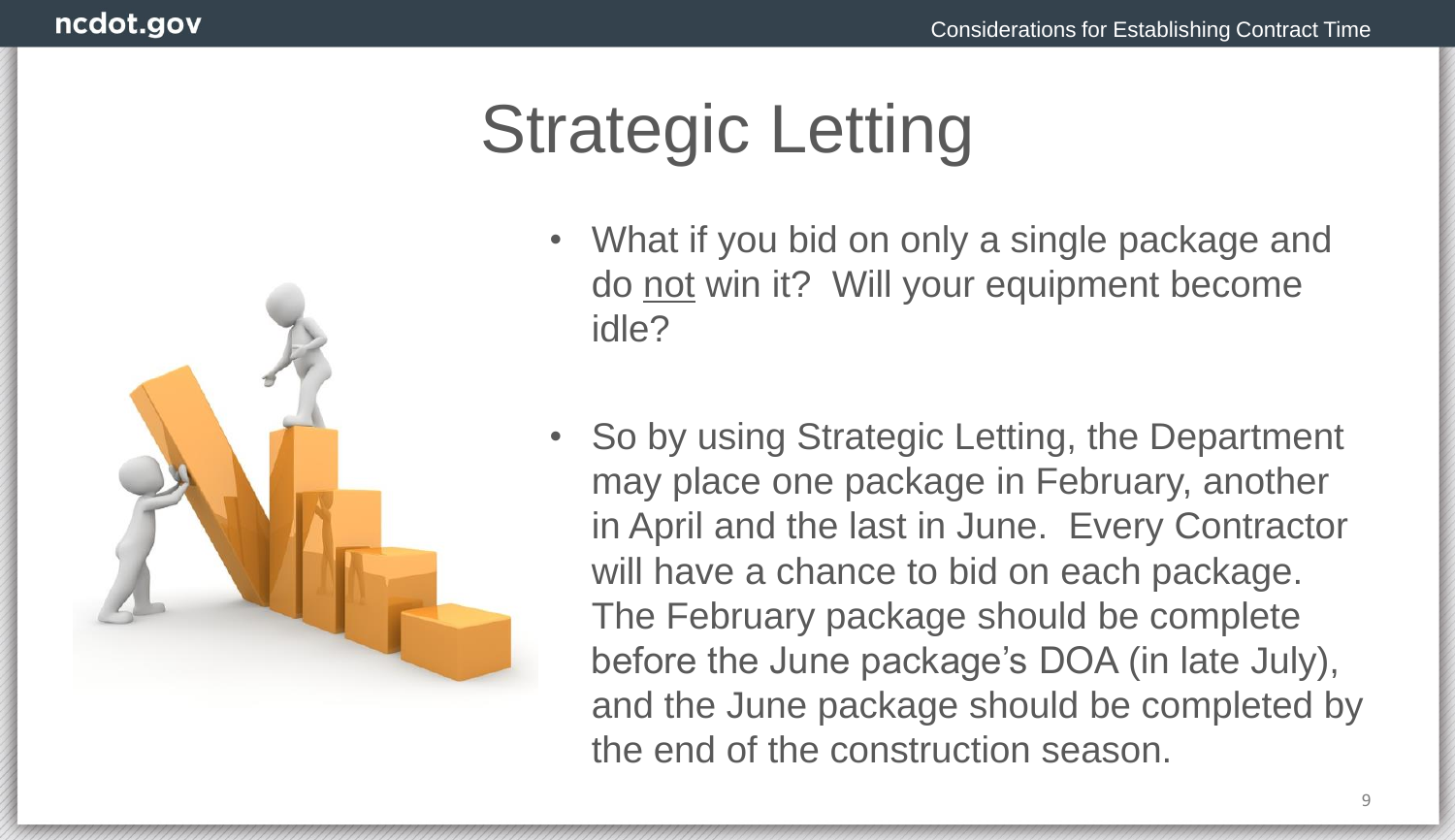- The SPECS outline Asphalt Pavement Limitations as follows:
- ACBC & ACIC 35°F
- ACSC (S4.75A, SF9.5A, S9.5B) 40°F
- ACSC (S9.5C, D, S12.5C & D) 50°F
- AST 50°F
- OGFC (FC-1) 50°F
- OGFC & Ultra-Thin 60°F

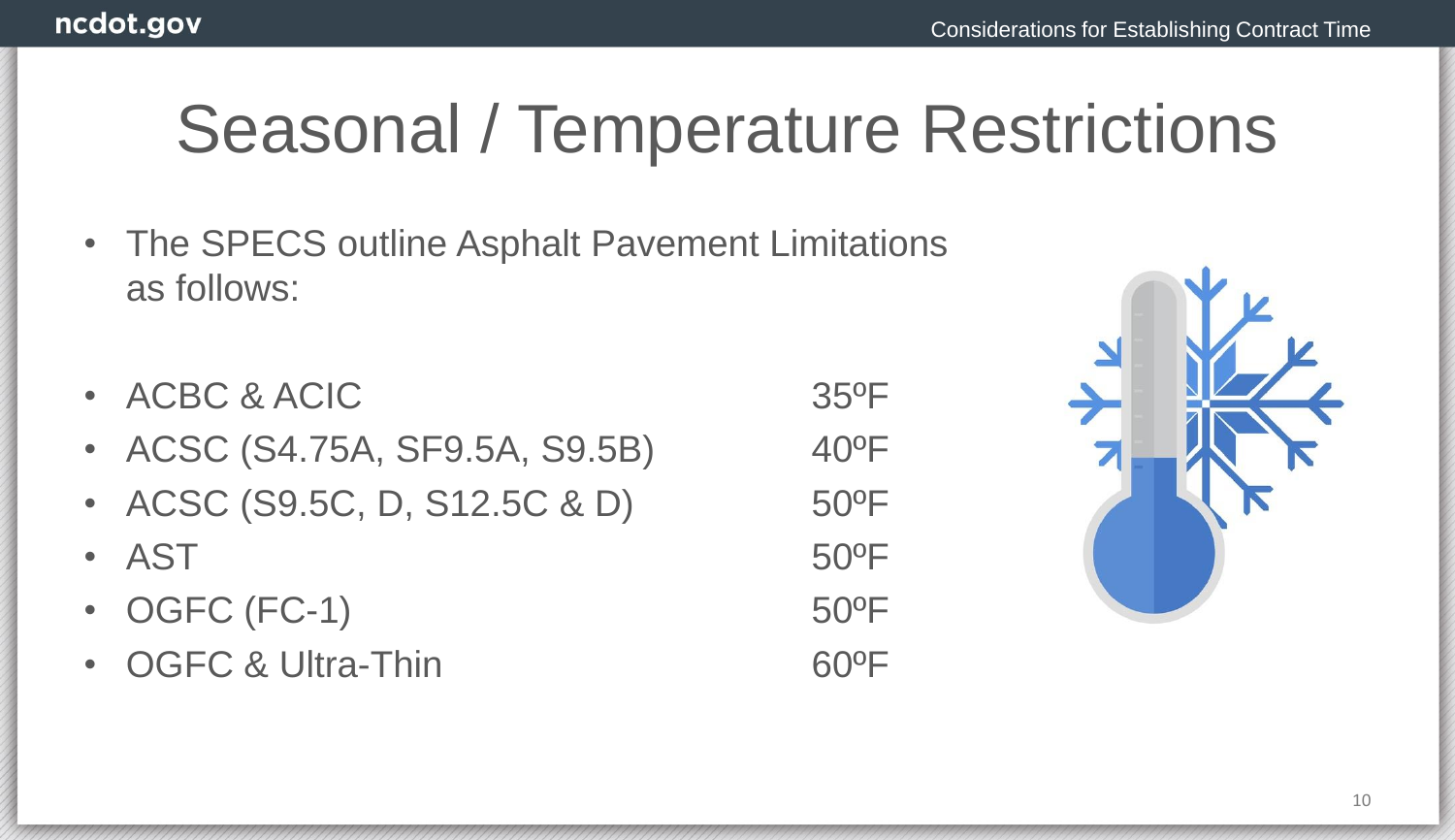- OGFC & None to be placed between Ultra-Thin **October 31st and April 1st**
- AST None to be placed between October 15<sup>th</sup> and March 16<sup>th</sup>, except where overlaid w/ plant mix
- Surface Course None between December 15<sup>th</sup> and (Final Layer) March 16<sup>th</sup> (if greater than 1") or between November 15th and April 1<sup>st</sup> if less than 1"

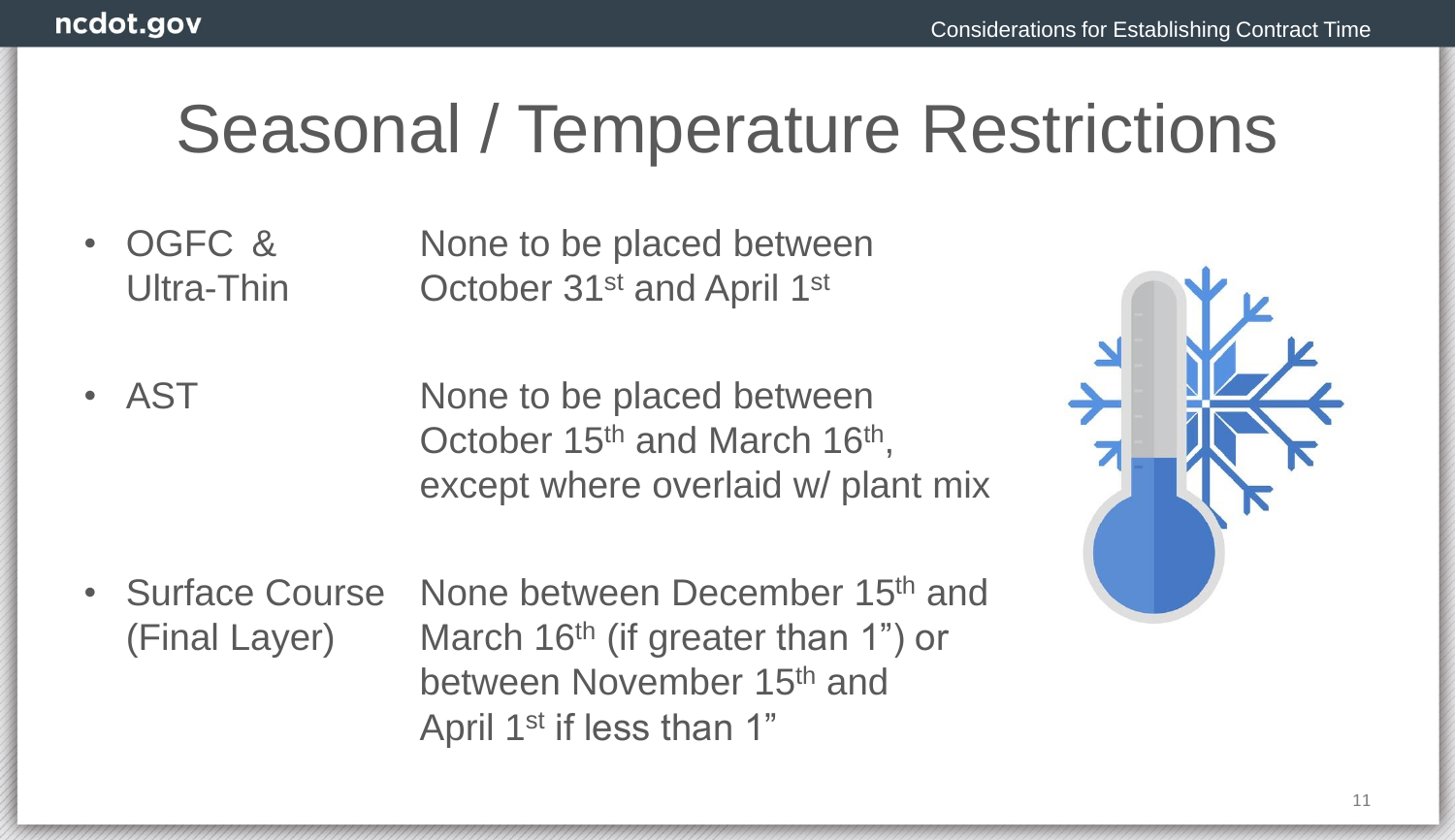- Previous Example: Bladen County Resurfacing Packages in February, April, and June Lettings.
- Should a package with AST be in the February, April, and June Letting? A package with OGFC?
- Example: What if the same situation occurred in Madison County (Division 13), and each Package had S9.5D? Should the Lettings be staggered at February, April, and June?

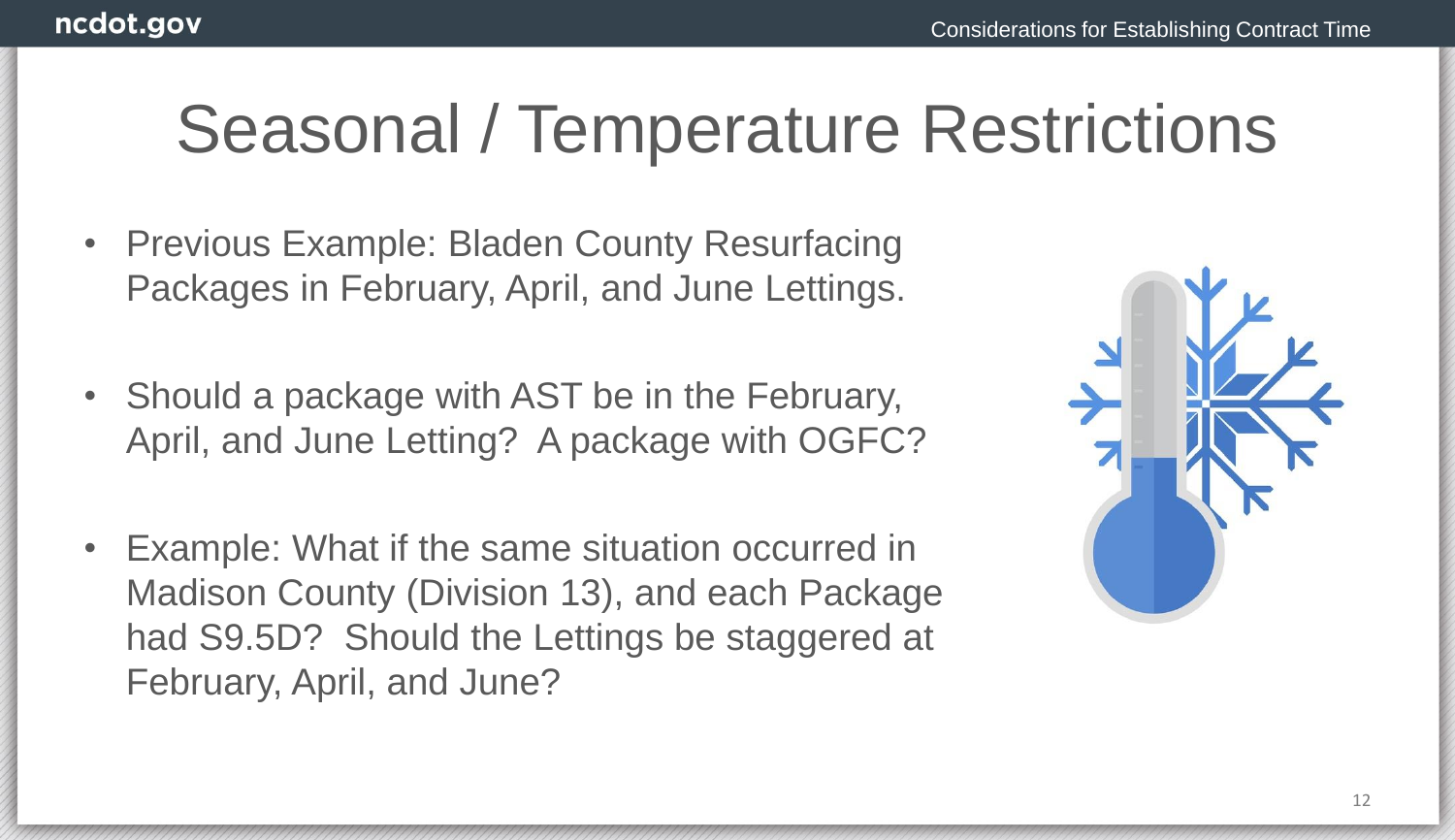- Pavement Marking Consideration: What type of PMs are required after the Final Surface Course? Does the PMs have Seasonal or Temperature Restrictions?
- For Thermoplastic, the area of the state you work in matters! The season's Completion Date ranges from November 15<sup>th</sup> until December 15<sup>th</sup>.
- Polyurea has a Temp. Restriction (40°F), but also has a fifteen (15) day waiting period, per Specs.

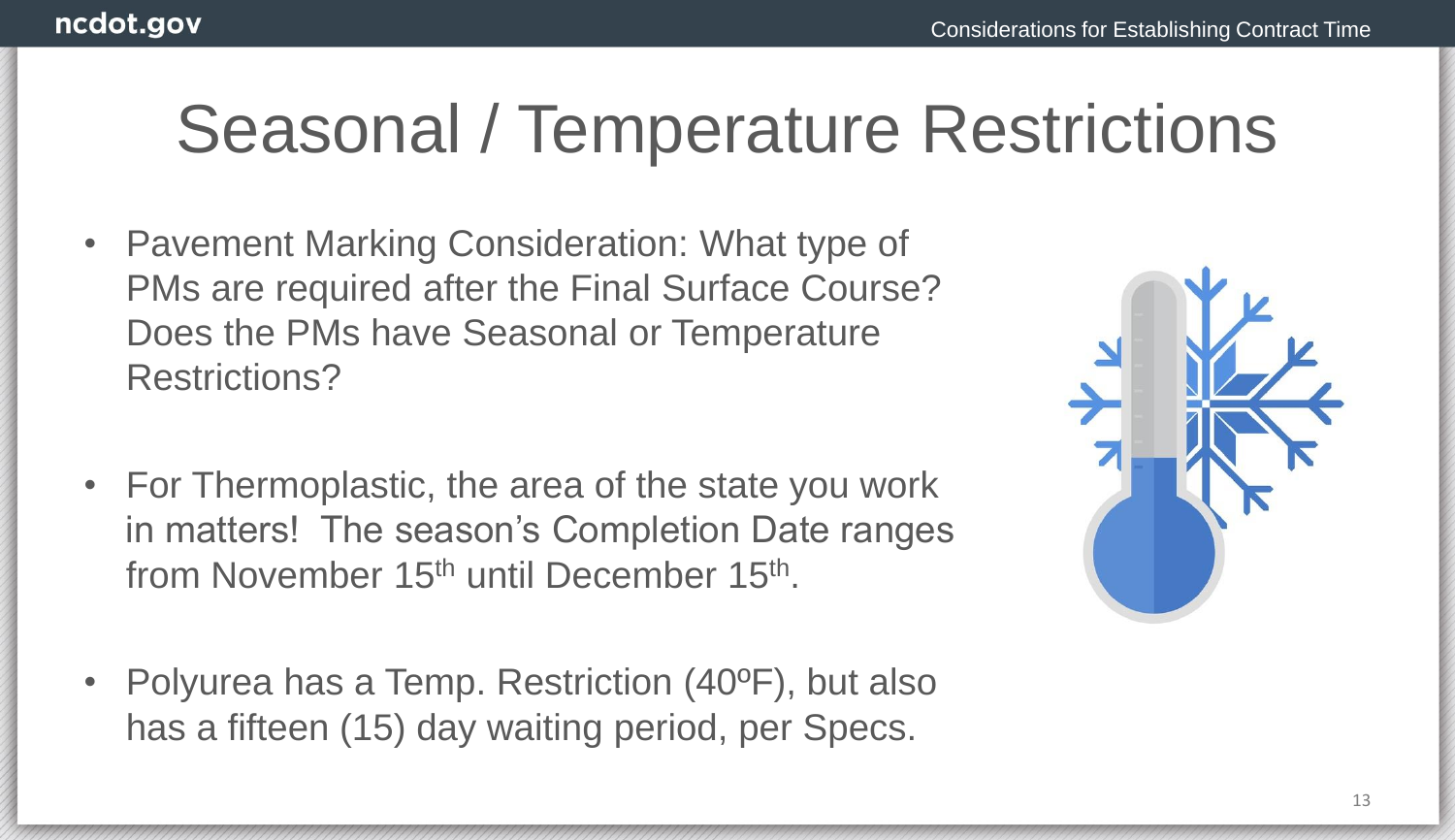

- Consider traffic's effect on work production.
	- Due to traffic volume (AADT) on a typical Interstate, most work is completed at night.
	- This is not always the case on US-Routes, NC-Routes, and/or secondary roads. Other restrictions may be considered, such as Peak Hour or Directional.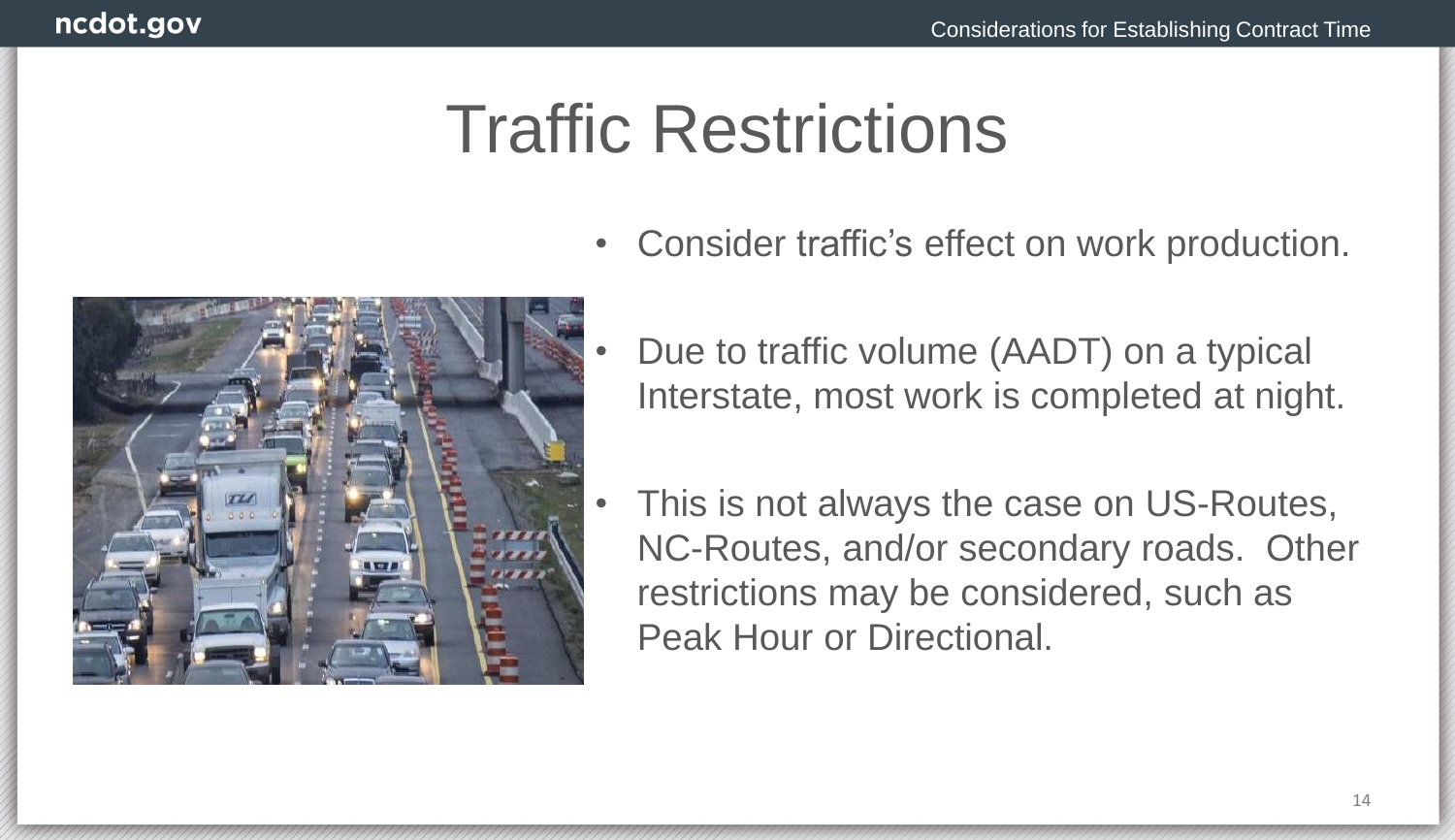

- Example: US-220 located on the north side of Greensboro. "Battleground" Avenue is a Multi-Lane Facility stretching from Wendover Avenue, past Bur-Mill Park, toward Summerfield.
- $AADT = 29,000$  to 38,000 near Wendover Ave.
- $AADT = 20,000$  to 27,000 near Bur-Mill Park
- $AADT = 13,000$  to 15,000 towards Summerfield
- AADTs based upon 2013 (SDV NCDOT GIS)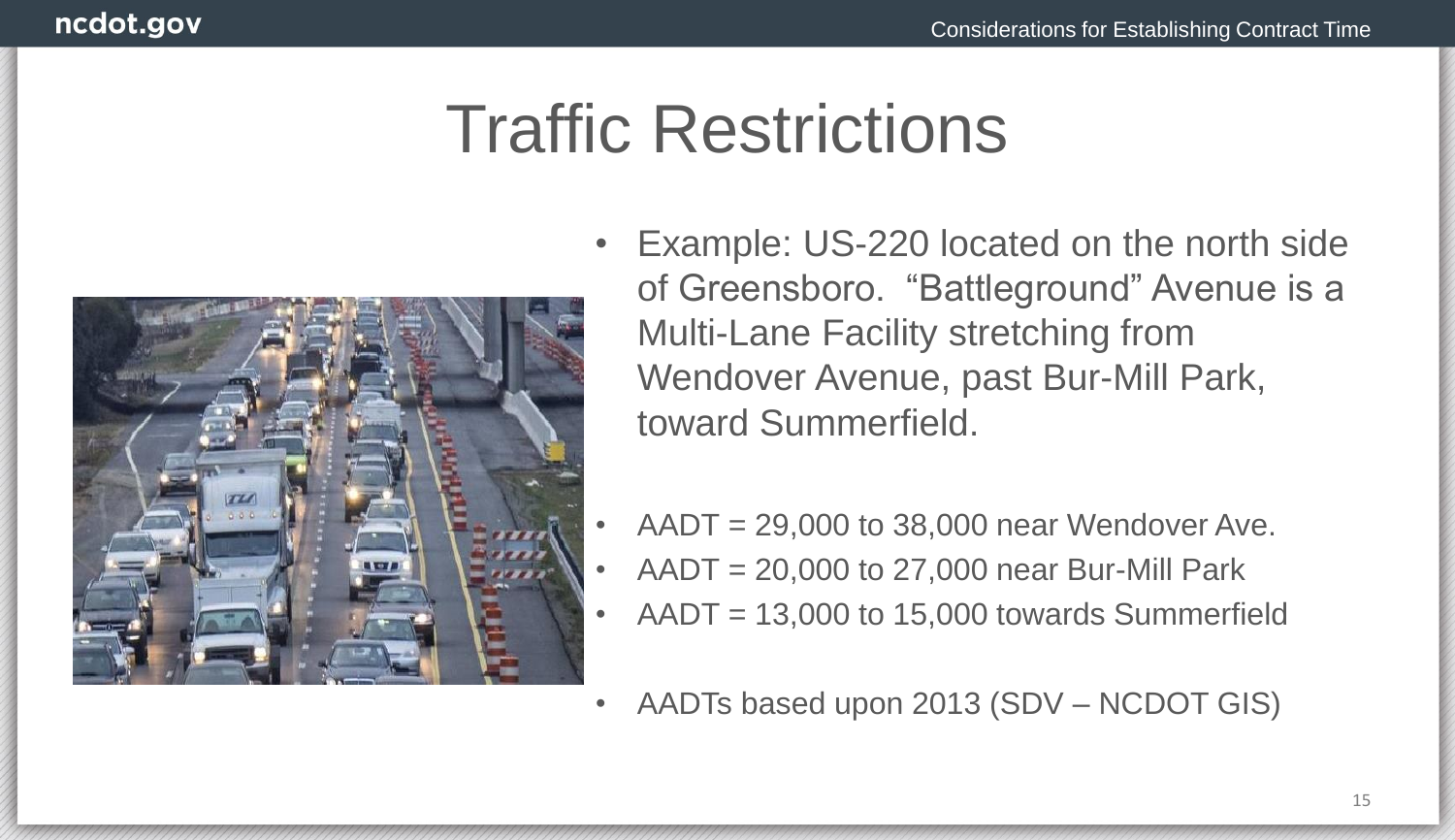

- "Battleground" near Wendover Ave. is predominantly commercial. Night Work may be the better option for lane closure restrictions.
	- "Battleground" near Bur-Mill Park is a mixture of commercial and residential. Peak Hour restrictions may be a good option.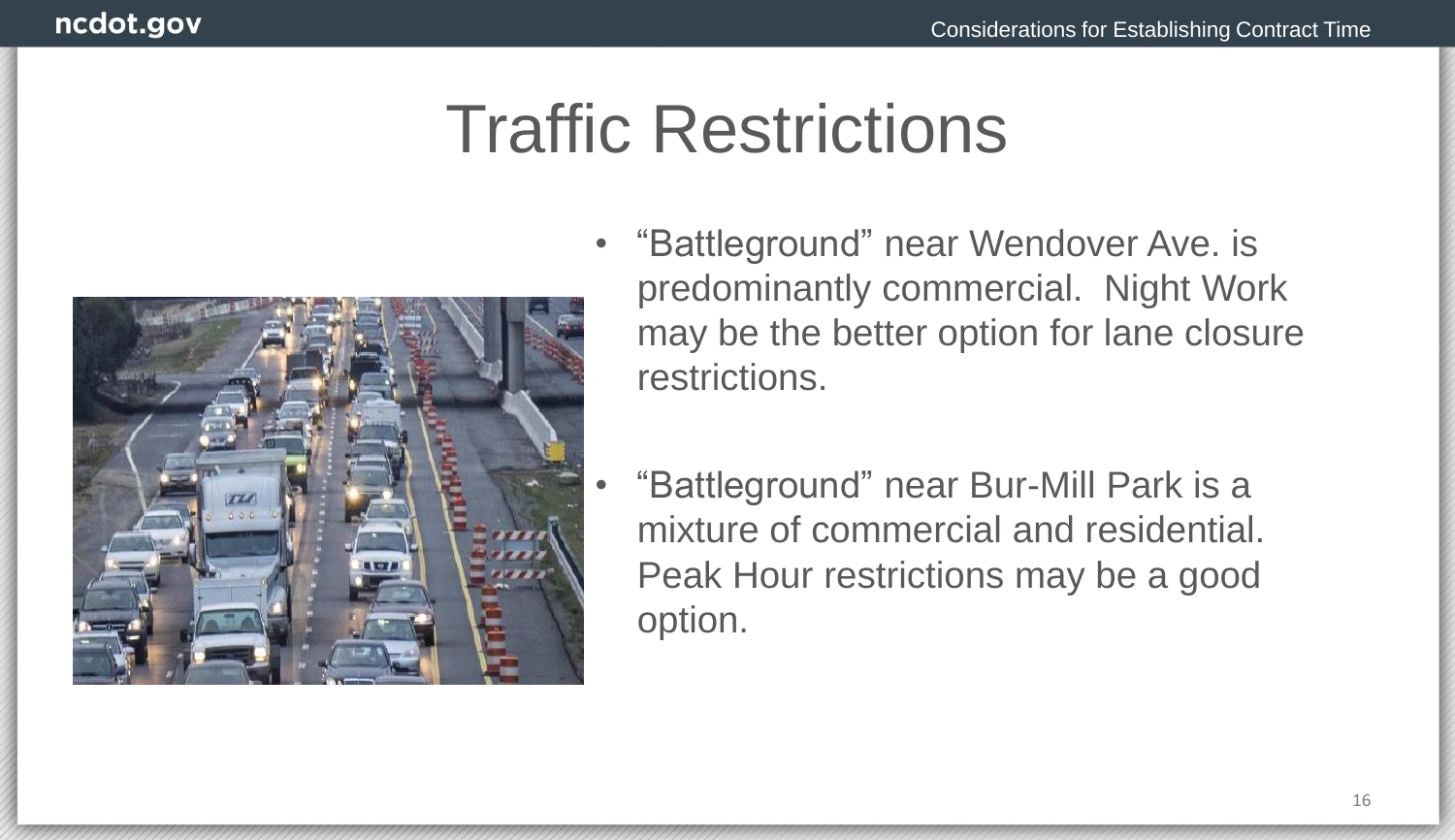

- "Battleground" towards Summerfield is predominantly residential and similar to a commuter route. Directional restrictions may be a good option.
	- Will heavier traffic volumes have an effect on production rates?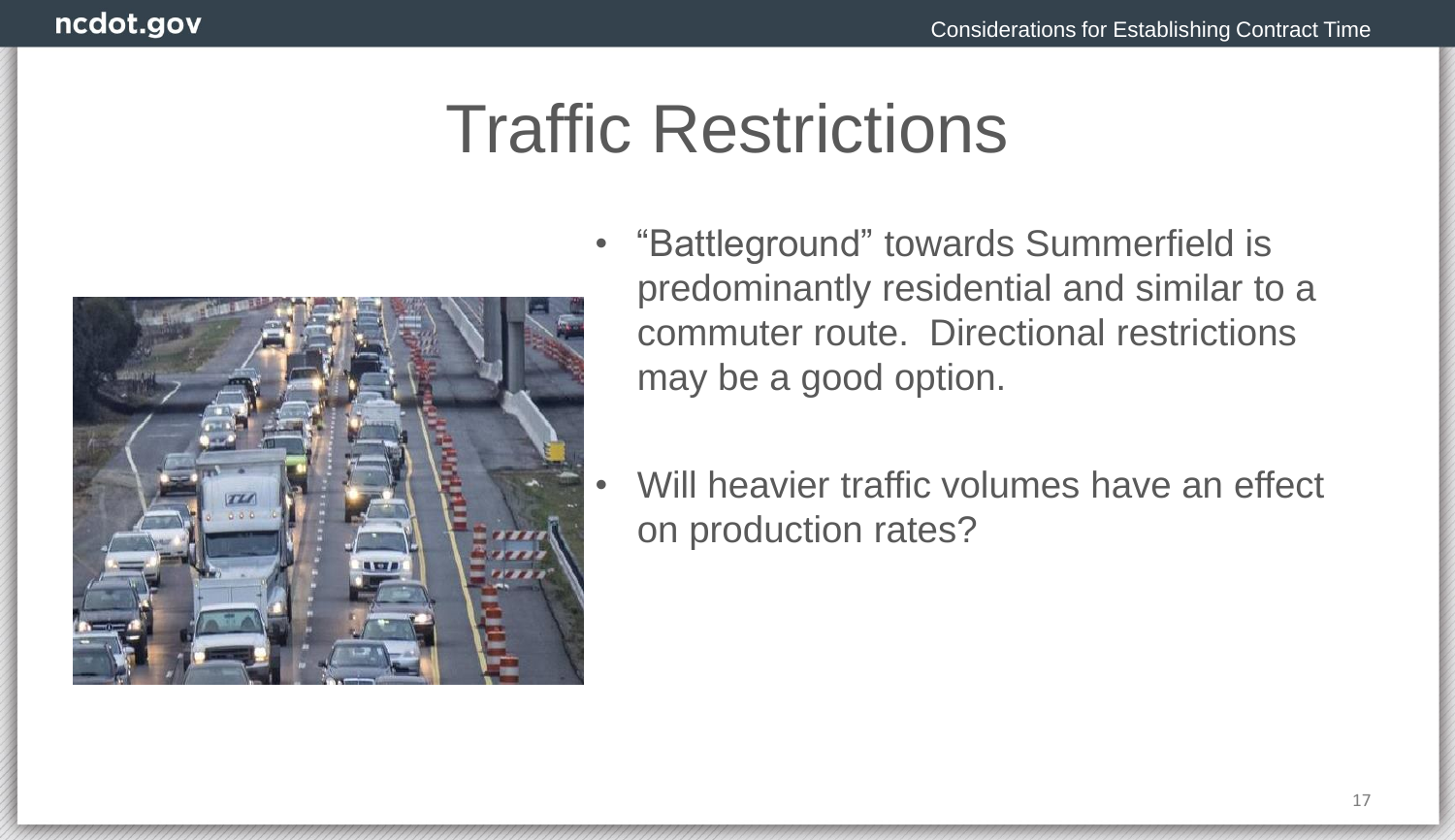## 3 rd Party Considerations / Interests

- Commercial Properties How will the project impact local business?
- Festivals / Special Events What impact will these have on the project?
- Misc. How will the presence of churches impact your project? Hospitals? Schools? Port Authority?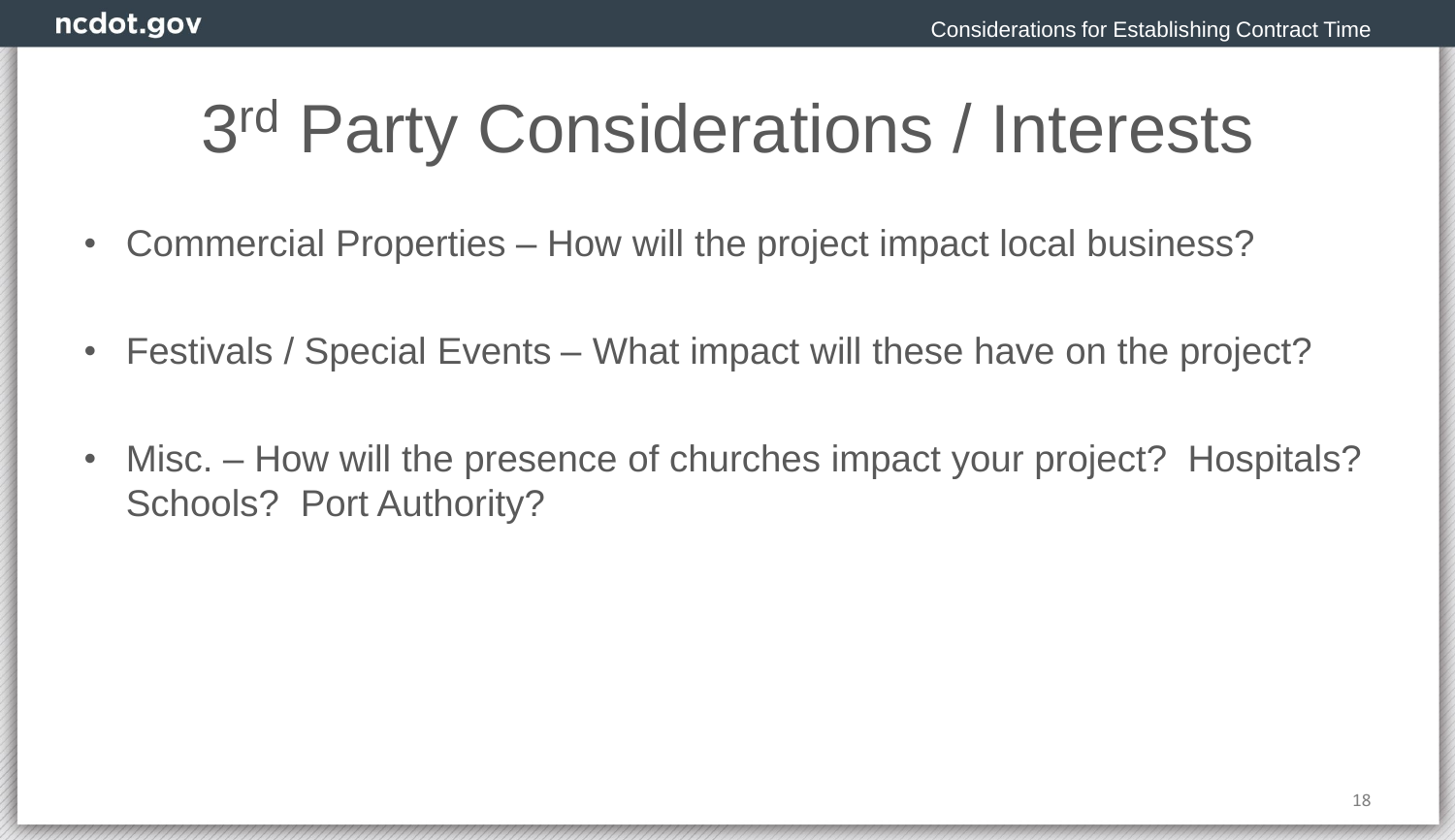## 3 rd Party Considerations / Interests

- Moratoria What type of moratoria are present? How will moratoria affect the Contract Time? What work can be completed during the moratoria? Does any moratoria have a buffer zone?
- Permits Will all permits be signed & in-hand prior to opening bids?
- Railroad Has a Railroad Agreement been signed? Will railroad flaggers be able to work longer than forty (40) hours per week?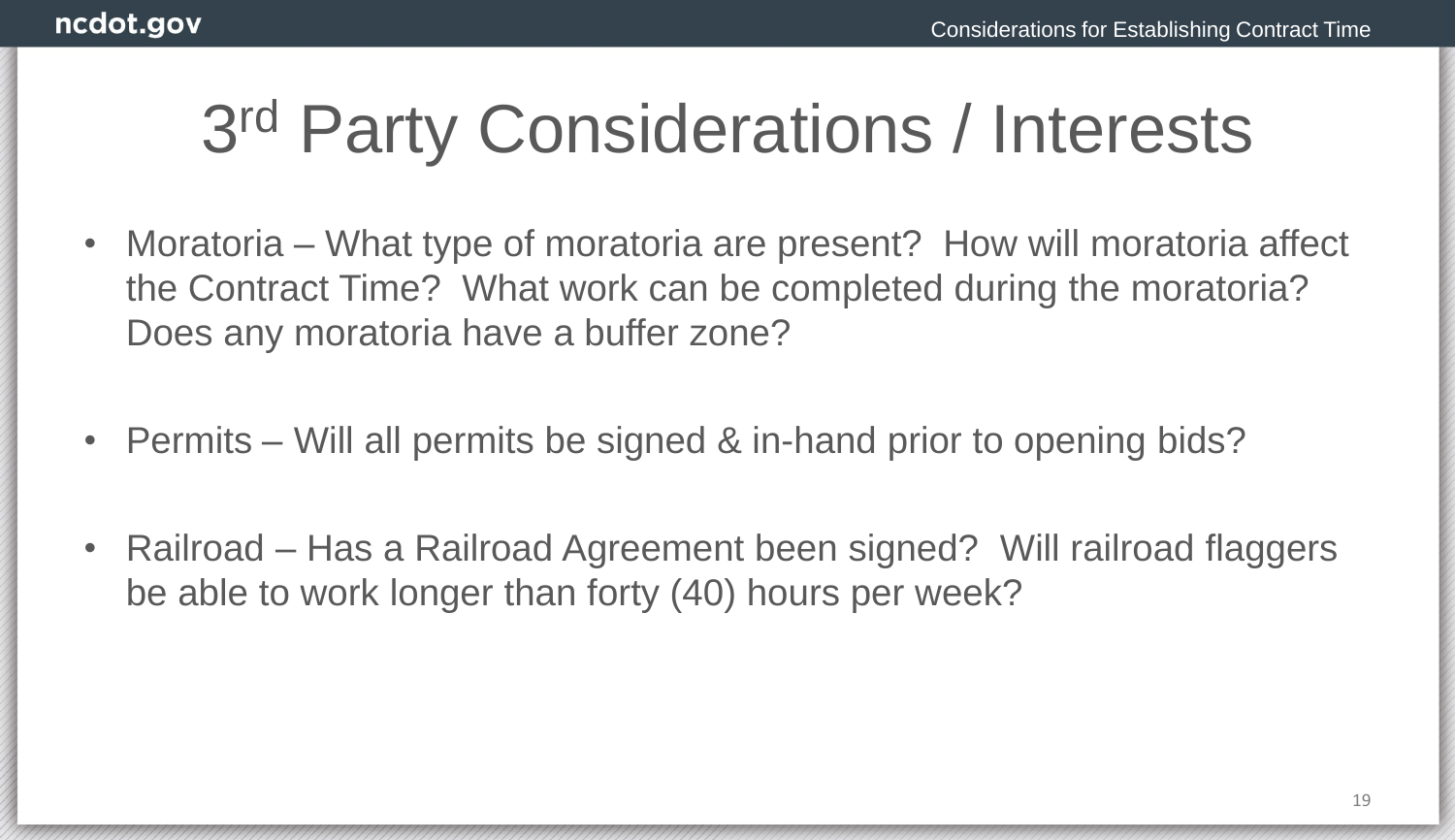## 3 rd Party Considerations / Interests

- Right-of-Way (ROW) Has all of the ROW required for the project been acquired? Are there Delays of Entry? How long will it take for Delays of Entry to be resolved?
- Utility Relocation Are there Utilities that will need to be relocated prior to the project's construction? Can Utilities' and the Contractor's work be completed concurrently? How long will Utility companies need to complete relocation? Has "piggybacking" operations been taken into account?